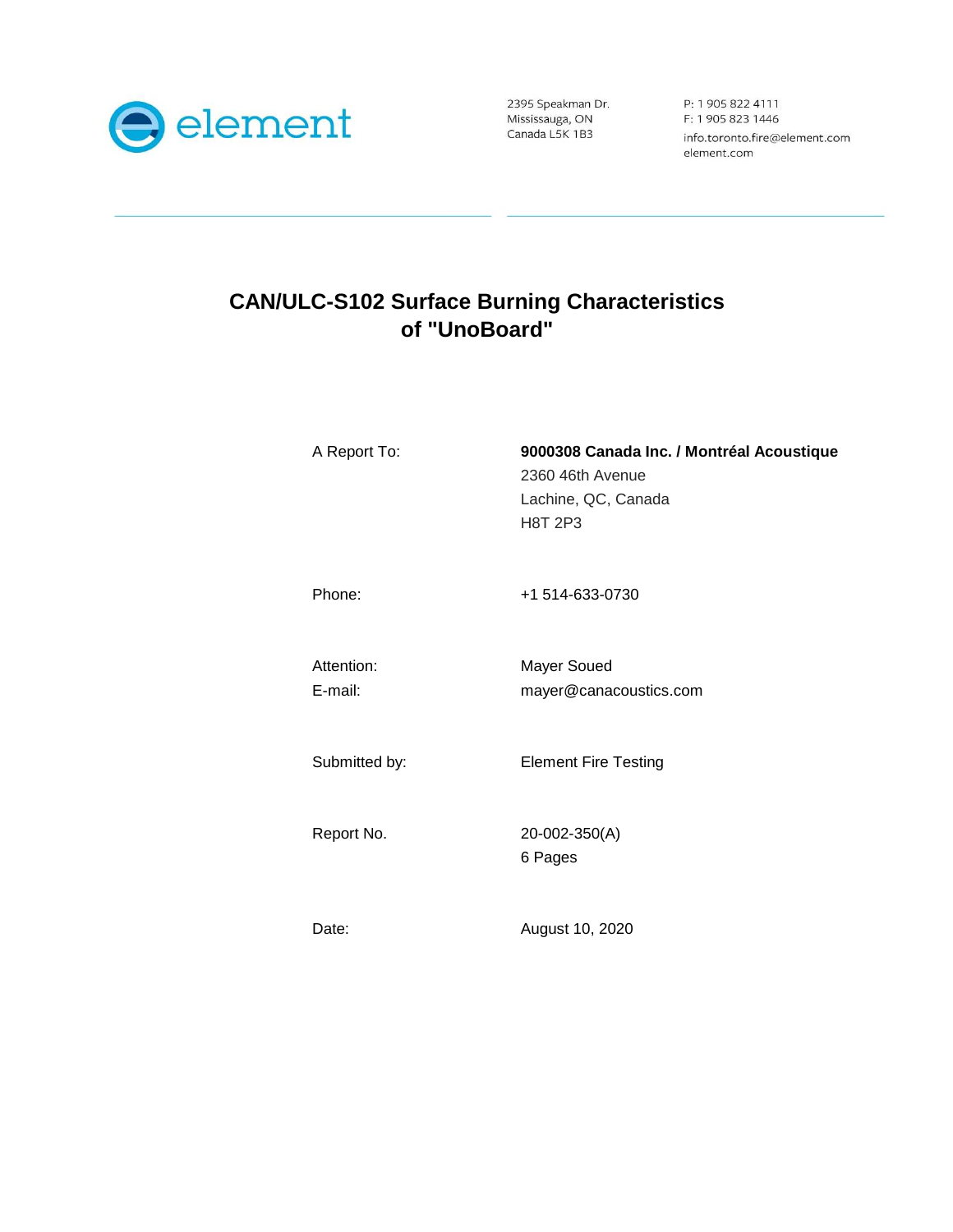

**1.0 ACCREDITATION** To ISO/IEC 17025 for a defined Scope of Testing by the International Accreditation Service

### **2.0 SPECIFICATIONS OF ORDER**

Determine Flame Spread Rating and Smoke Developed Classification based upon triplicate testing conducted in accordance with CAN/ULC-S102-2018, as per Element Quotation No. 19-002-89879 RV1 dated November 5, 2019.

**3.0 SAMPLE IDENTIFICATION** (Element sample identification number 20-002-S0350-1)

Panel material described as, "Polyester felt panels 9mm thick", identified as: "UnoBoard"

# **4.0 TEST PROCEDURE**

The method, designated as CAN/ULC-S102-2018, "Standard Method of Test for Surface Burning Characteristics of Building Materials and Assemblies ", is designed to determine the relative surface burning characteristics of materials under specific test conditions. Results of less than three identical specimens are expressed in terms of Flame Spread Value (FSV) and Smoke Developed Value (SDV). Results of three or more replicate tests on identical samples produce average values expressed as Flame Spread Rating (FSR) and Smoke Developed Classification (SDC).

Although the procedure is applicable to materials, products and assemblies used in building construction for development of comparative surface spread of flame data, the test results may not reflect the relative surface burning characteristics of tested materials under all building fire conditions.

#### **5.0 SAMPLE PREPARATION**

Each test specimen consisted of a total of three sections of material, each approximately 9 mm in thickness by 533 mm in width by 2438 mm in length. The sections were butted together to form the requisite specimen length. Prior to testing, the specimens were conditioned to constant mass at a temperature of  $23 \pm 3^{\circ}$ C and a relative humidity of  $50 \pm 5\%$ . At the time of test initiation, each specimen was self-supporting.

Testing was performed on: Test #1: 2020-08-05 Test #2: 2020-08-06 Test #3: 2020-08-06 Test #2: 2020-08-06

#### **6.0 SUMMARY OF TEST PROCEDURE**

The tunnel is preheated to 85°C, as measured by the backwall-embedded thermocouple located 7090 mm downstream of the burner ports, and allowed to cool to 40°C, as measured by the backwall-embedded thermocouple located 4000 mm from the burners. At this time the tunnel lid is raised and the test sample is placed along the ledges of the tunnel so as to form a continuous ceiling 7315 mm long, 305 mm above the floor. The lid is then lowered into place.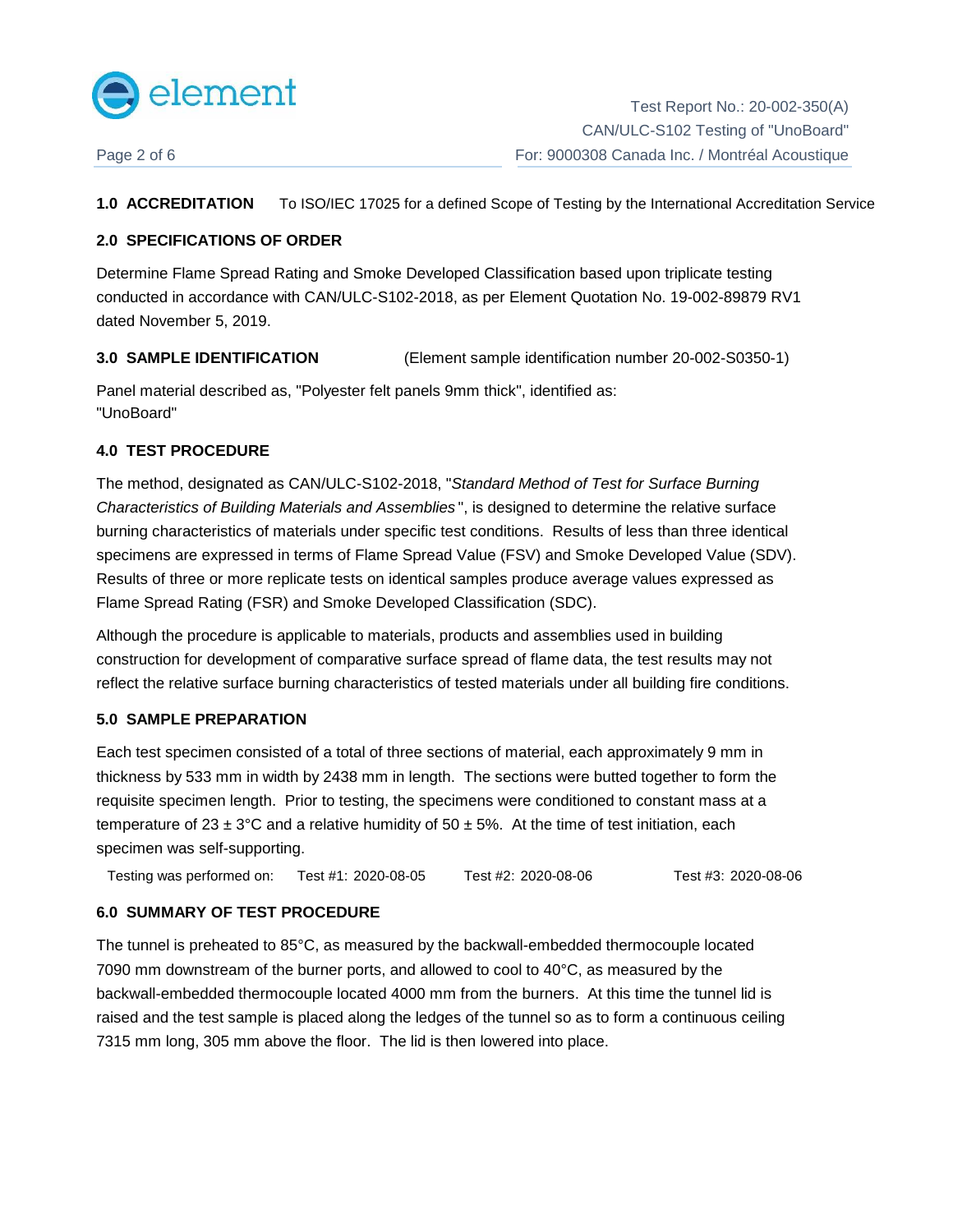

# **6.0 SUMMARY OF TEST PROCEDURE (continued)**

Upon ignition of the gas burners, the flame spread distance is observed and recorded every second. Flame spread distance versus time is plotted. Calculations ignore all flame front recessions and the Flame Spread Values (FSV) are determined by calculating the total area under the curve for each test sample. If the total area under the curve (AT) is less than or equal to 29.7 m·min,  $FSV = 1.85·AT$ ; if greater, FSV = 1640/(59.4-AT).

The Smoke Developed Value is determined by comparing the area under the obscuration curve for the test sample to that of inorganic reinforced cement board and red oak, established as 0 and 100, respectively. The Smoke Developed Value (SDV) is determined by dividing the total area under the obscuration curve by that of red oak and multiplying by 100.

# **7.0 TEST RESULTS**

| Test                                                  | Approx.<br>Time to<br>Ignition (s) | Maximum Flame<br><b>Front Distance</b><br>(m) | Time to<br><b>Maximum</b><br><b>Flame Front</b><br>(s) | Maximum Air<br>Temperature (°C) | <b>Flame Spread</b><br>Value (FSV) | Smoke<br>Developed Value<br>(SDV) |
|-------------------------------------------------------|------------------------------------|-----------------------------------------------|--------------------------------------------------------|---------------------------------|------------------------------------|-----------------------------------|
|                                                       | 12                                 | 0.63                                          | 34                                                     | 271                             | 11                                 | 143                               |
| 2                                                     | 14                                 | 3.42                                          | 499                                                    | 283                             | 21                                 | 242                               |
| 3                                                     | 13                                 | 0.27                                          | 28                                                     | 278                             | 5                                  | 84                                |
| Average:                                              |                                    |                                               |                                                        |                                 | 12                                 | 156                               |
| Rounded Average Flame Spread Rating (FSR):            |                                    |                                               |                                                        | 10                              |                                    |                                   |
| Rounded Average Smoke Developed Classification (SDC): |                                    |                                               |                                                        |                                 | 155                                |                                   |

**SAMPLE: "UnoBoard"**

#### **7.1 Observations of Burning Characteristics**

The specimens ignited approximately 12 to 14 seconds after exposure to the test flame. Melting, dripping, and flaming dripping behavior was observed.

#### **8.0 RESULTS INTERPRETATION**

CAN/ULC-S102 contains no performance criteria of its own. The National Building Code of Canada (NBCC) or other jurisdictional documentation should be referenced to determine the FSR and/or SDC performance criteria that is applicable to the material, for the intended application.

Tranics Willesein

**Francis Williams, Ian Smith, Ian Smith, Ian Smith, Ian Smith, Ian Smith, Ian Smith, Ian Smith, Ian Smith, Ian Smith, Ian Smith, Ian Smith, Ian Smith, Ian Smith, Ian Smith, Ian Smith, Ian Smith, Ian Smith, Ian Smith, Ian S** 

Technician. Technical Manager. The contract of the contract of the contract of the contract of the contract of the contract of the contract of the contract of the contract of the contract of the contract of the contract of

Note: This report and service are covered under Element Materials Technology Canada Inc. Standard Terms and Conditions of Contract which may be found on our company's website at www.element.com/terms/terms-and-conditions.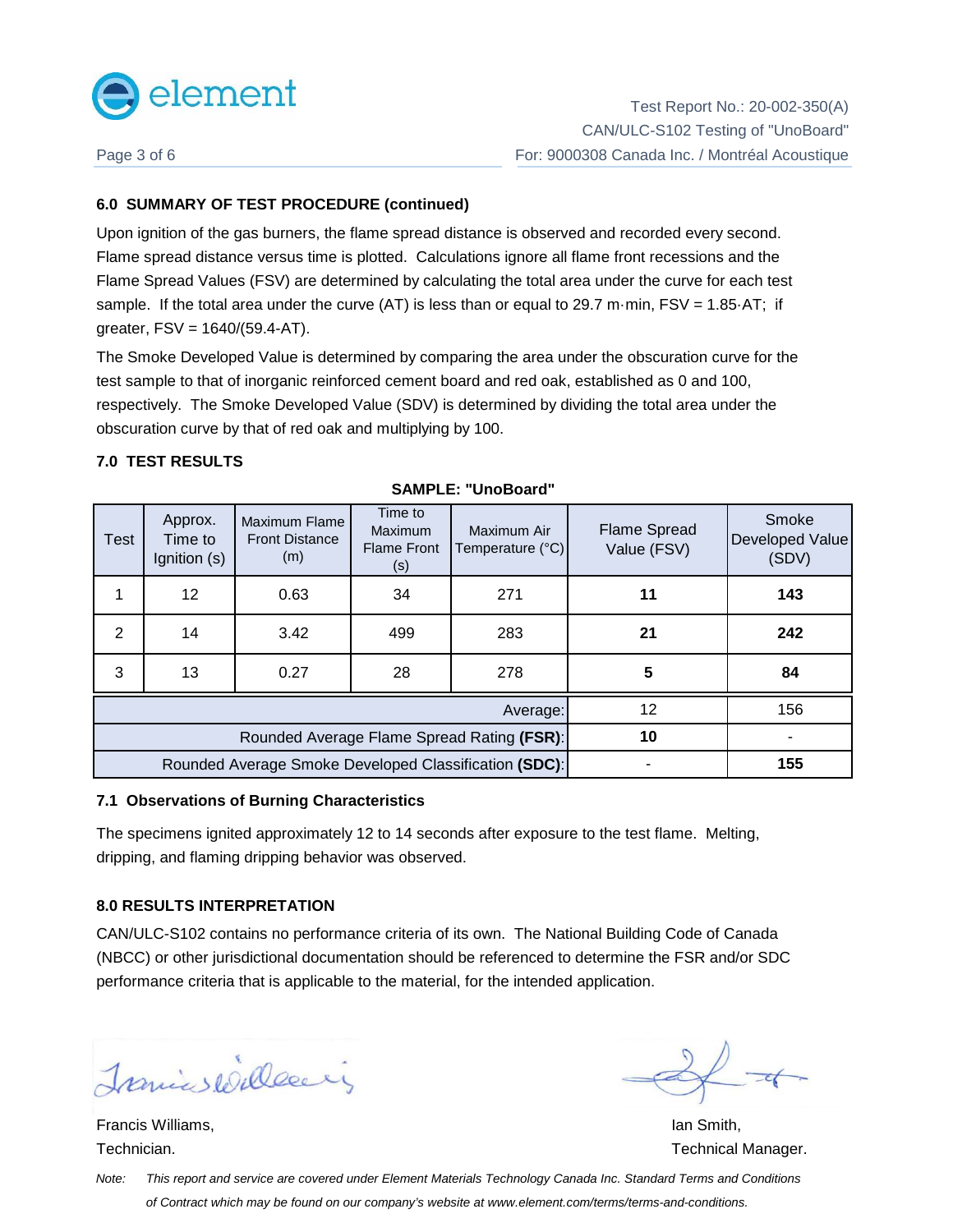

Test Report No.: 20-002-350(A) CAN/ULC-S102 Testing of "UnoBoard" Page 4 of 6 For: 9000308 Canada Inc. / Montréal Acoustique

# **9.0 TEST CHARTS**



**Test #1: "UnoBoard"**







**11 143** 271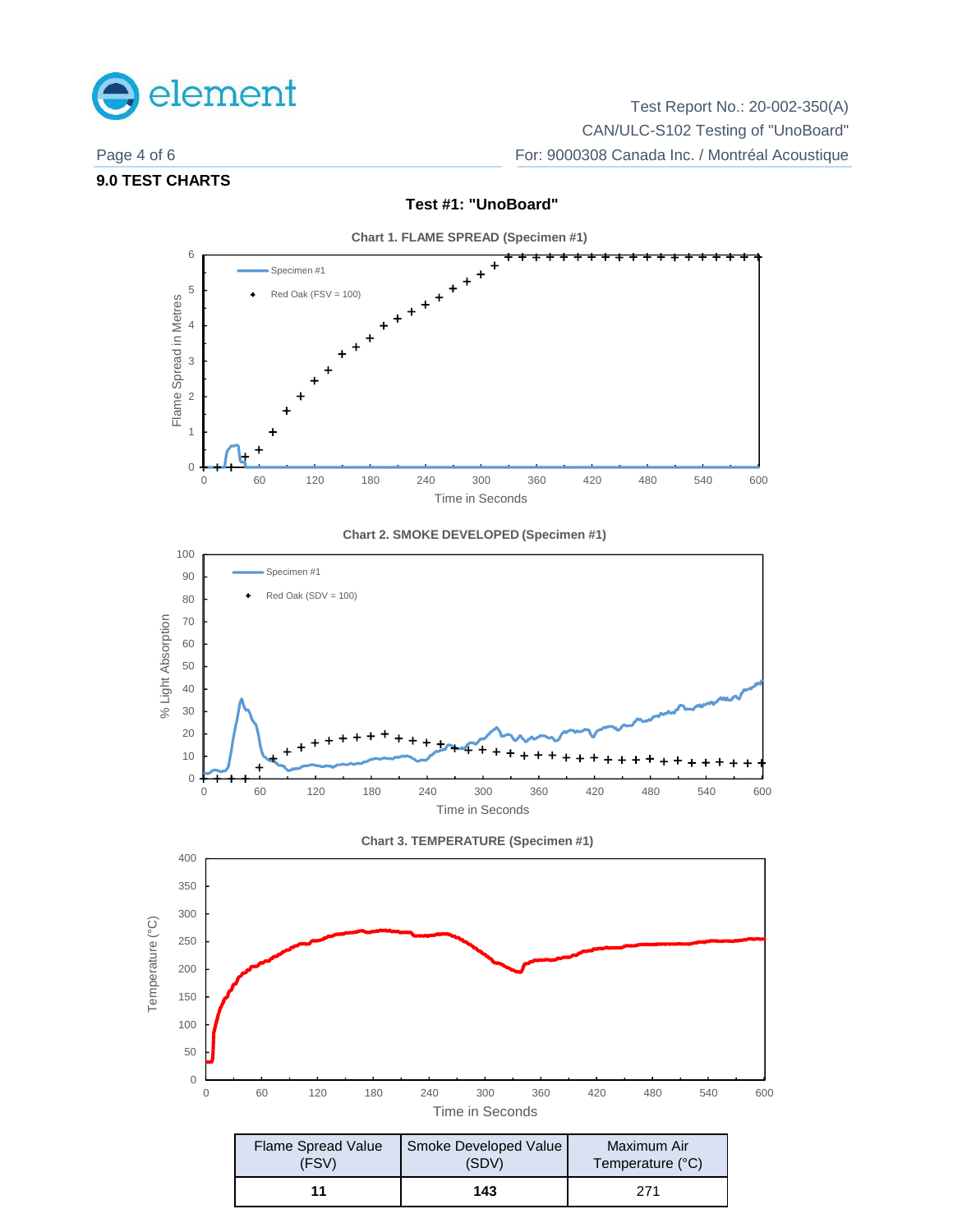

Test Report No.: 20-002-350(A) CAN/ULC-S102 Testing of "UnoBoard" Page 5 of 6 For: 9000308 Canada Inc. / Montréal Acoustique

### **9.0 TEST CHARTS (continued)**



**21 242** 283

# **Test #2: "UnoBoard"**